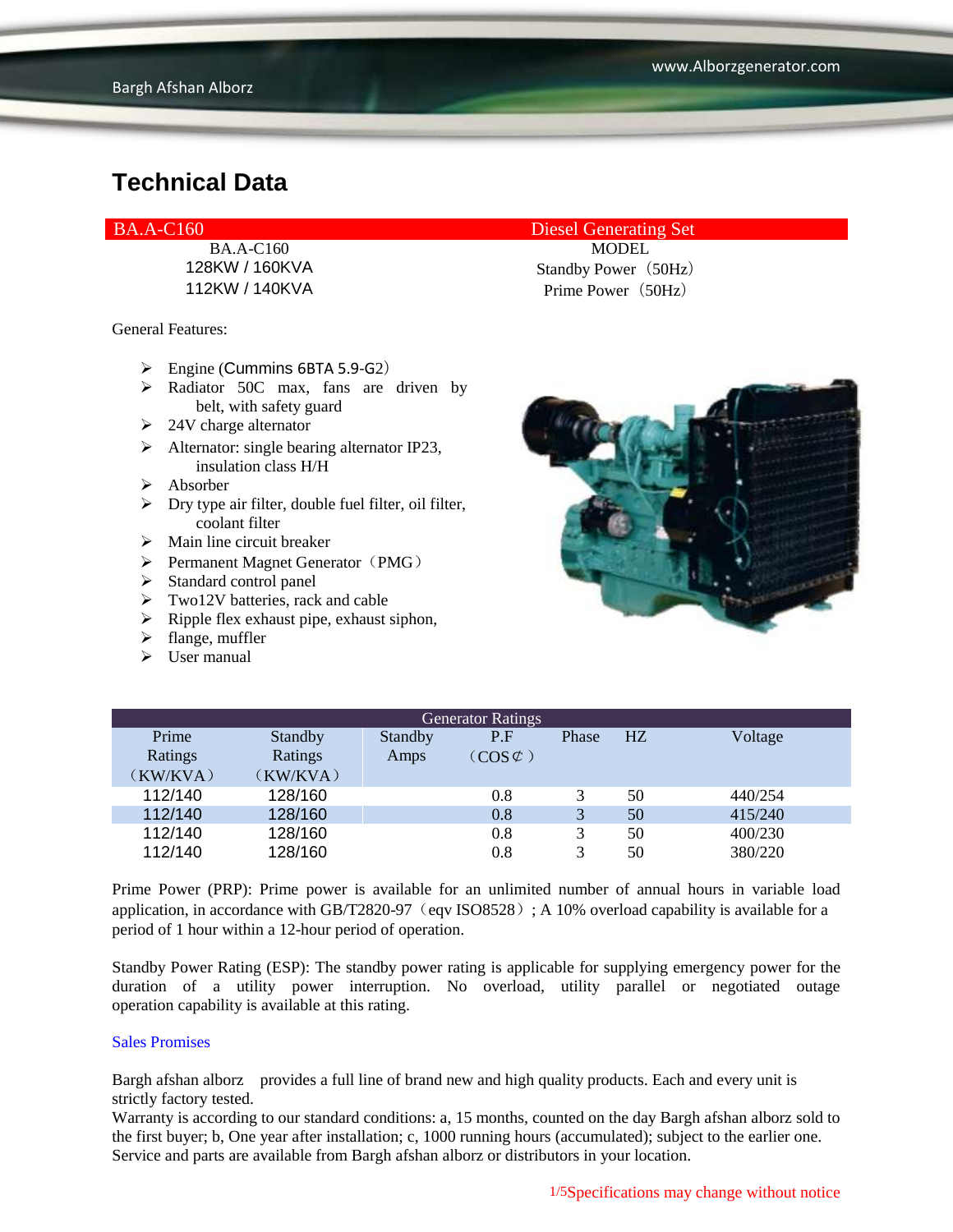| <b>BA.A-C160</b>                 | <b>Diesel Generating Set</b>                |
|----------------------------------|---------------------------------------------|
|                                  | <b>ENGINE DATA</b>                          |
| Manufacturer / Model:            | Cummins 6 BTA 5.9-G2, 4-cycle               |
| Air Intake System:               | Turbo Charged and Search Refrigerated       |
| Fuel System:                     | Electronic                                  |
| <b>Cylinder Arrangement:</b>     | 6 In line                                   |
| Displacement:                    | 5.88 L                                      |
| Bore and Stroke:                 | $102*120$ (mm)                              |
| <b>Compression Ratio:</b>        | 16.5:1                                      |
| Rated RPM:                       | $1500$ rpm                                  |
| Max. Standby Power at Rated RPM: | 145KW/194HP                                 |
| Governor Type:                   | RSV Mechanical(Std) / Electronic (Optional) |
|                                  | <b>Exhaust System</b>                       |
| <b>Exhaust Gas Flow:</b>         | 25.2 m <sub>3</sub> /min                    |
| <b>Max Back Pressure:</b>        | 10kPa                                       |
|                                  | Air Intake System                           |
| Air Flow:                        | 9 m <sub>3</sub> /min                       |
|                                  | <b>Fuel System</b>                          |
| 100% (Prime Power) Load:         | L/h<br>31                                   |
| 75% (Prime Power) Load:          | L/h<br>24                                   |
| 50% (Prime Power) Load::         | L/h<br>17                                   |
|                                  | Oil System                                  |
| Total Oil Capacity:              | 215L                                        |
| Oil Consumption:                 | ≤4g/kwh                                     |
| Engine Oil Tank Capacity:        | 16.41 L                                     |
|                                  | Cooling System                              |
| <b>Total Coolant Capacity:</b>   | 25.61 L                                     |
| Thermostat:                      | 82-95°C                                     |
| Max Water Temperature:           | $104$ °C                                    |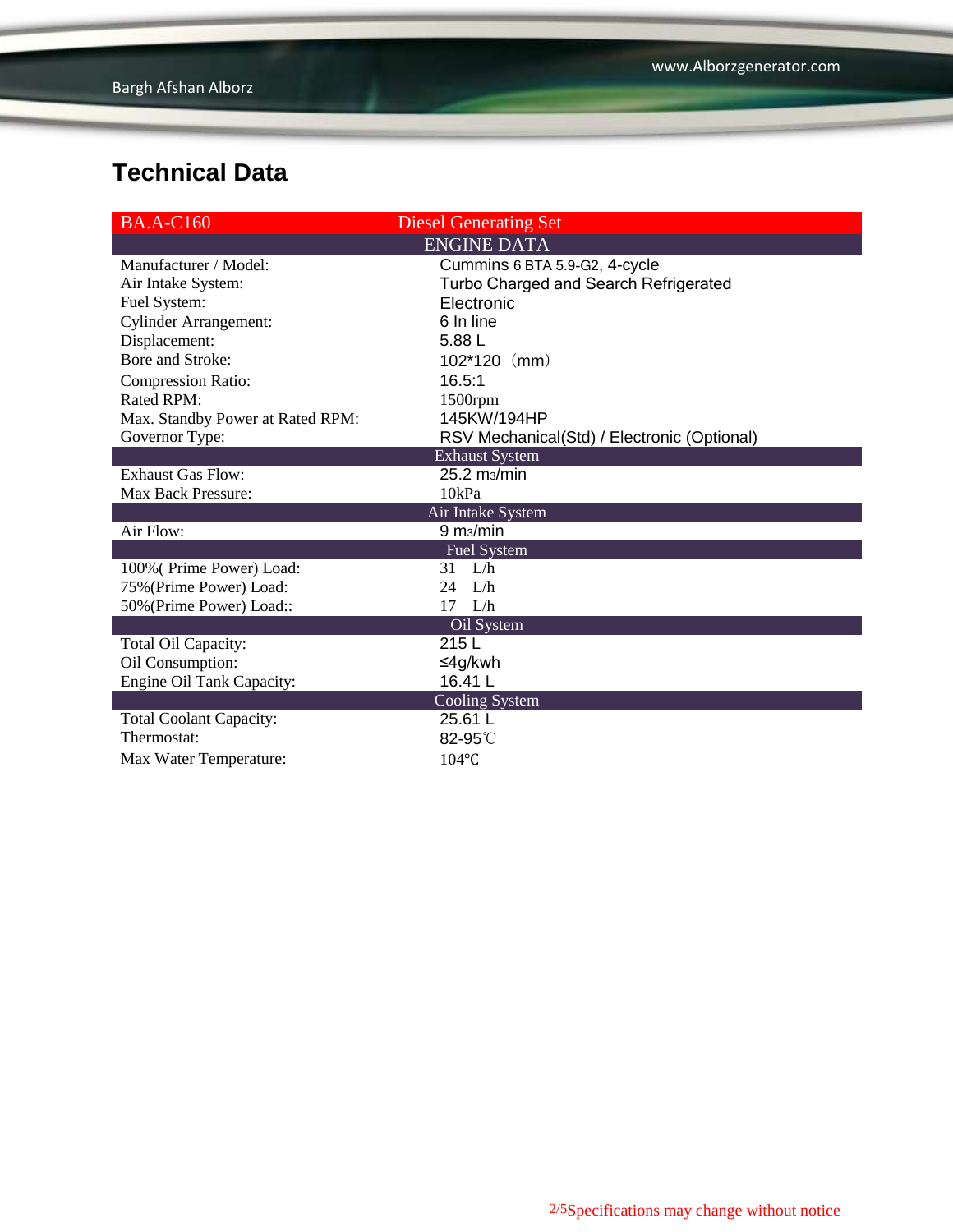| <b>BA.A-C160</b>                                                                           | <b>Diesel Generating Set</b>             |  |  |  |  |
|--------------------------------------------------------------------------------------------|------------------------------------------|--|--|--|--|
| <b>ALTERNATOR SPECIFICATION</b>                                                            |                                          |  |  |  |  |
| <b>GENERAL DATA</b>                                                                        |                                          |  |  |  |  |
| Compliance with GB755, BS5000, VDE0530, NEMAMG1-22, IED34-1, CSA22.2 and AS1359 standards. |                                          |  |  |  |  |
| <b>Alternator Data</b>                                                                     |                                          |  |  |  |  |
| Number of Phase:                                                                           | 3                                        |  |  |  |  |
| Connecting Type:                                                                           | 3 Phase and 4 Wires, "Y" type connecting |  |  |  |  |
| Number of Bearing:                                                                         | 1                                        |  |  |  |  |
| <b>Power Factor:</b>                                                                       | 0.8                                      |  |  |  |  |
| <b>Protection Grade:</b>                                                                   | IP23                                     |  |  |  |  |
| Altitude:                                                                                  | $\leq$ 1000m                             |  |  |  |  |
| <b>Exciter Type:</b>                                                                       | Brushless, self-exciting                 |  |  |  |  |
| Insulation Class, Temperature Rise:                                                        | H/H                                      |  |  |  |  |
| Telephone Influence Factor (TIF):                                                          | $50$                                     |  |  |  |  |
| THF:                                                                                       | $<$ 2%                                   |  |  |  |  |
| Voltage Regulation, Steady State:                                                          | $\leq \pm 1\%$                           |  |  |  |  |
| <b>Alternator Capacity:</b>                                                                | <b>160 KVA</b>                           |  |  |  |  |
| <b>Alternator Efficiencies:</b>                                                            | 95%                                      |  |  |  |  |
| Air Cooling Flow:                                                                          |                                          |  |  |  |  |
| <b>GENERATING SET DATA</b>                                                                 |                                          |  |  |  |  |
| <b>Voltage Regulation:</b>                                                                 | $\geq \pm 5\%$                           |  |  |  |  |
| Voltage Regulation, Stead State:                                                           | $\leq \pm 1\%$                           |  |  |  |  |
| Sudden Voltage Warp (100% Sudden Reduce):                                                  | $\leq +25\%$                             |  |  |  |  |
| Sudden Voltage Warp (Sudden Increase):                                                     | $\leq$ -20%                              |  |  |  |  |
| Voltage Stable Time (100% Sudden Reduce):                                                  | $\leq 6S$                                |  |  |  |  |
| Voltage Stable Time (Sudden Increase)                                                      | $\leq 6S$                                |  |  |  |  |
| Frequency Regulation, Stead State:                                                         | $\leq 5\%$                               |  |  |  |  |
| Frequency Waving:                                                                          | ≤0.5%                                    |  |  |  |  |
| Sudden Frequency Warp (100% Sudden Reduce):                                                | $\leq +12\%$                             |  |  |  |  |
| Sudden Frequency Warp (Sudden Increase):                                                   | $\leq$ -10%                              |  |  |  |  |
| Frequency Recovery Time (100% Sudden Reduce):                                              | $\leq$ 5S                                |  |  |  |  |
| Frequency Recovery Time (Sudden Increase):                                                 | $\leq$ 5S                                |  |  |  |  |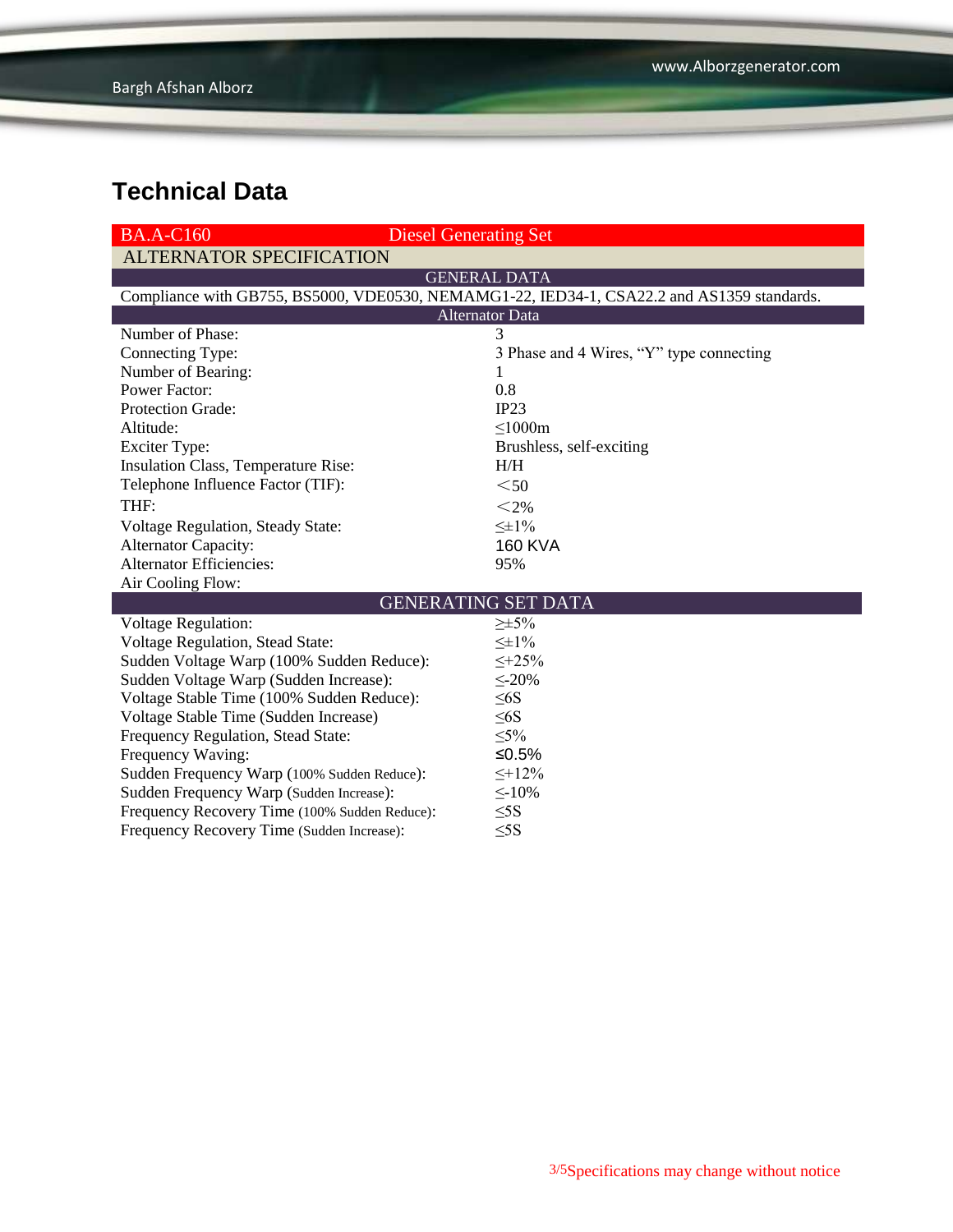| <b>BA.A-C160</b>                                      | <b>Diesel Generating Set</b>                               |                                                        |
|-------------------------------------------------------|------------------------------------------------------------|--------------------------------------------------------|
| Options                                               |                                                            |                                                        |
| Engine                                                | <b>Fuel System</b>                                         | <b>Control System</b>                                  |
| Heater 2KW & 4KW                                      | Daily Fuel Tank                                            | <b>Auto Control Panel</b>                              |
| Battery Charger 3.5A & 7A                             | <b>Base Fuel Tank</b>                                      | Remote Control Panel                                   |
|                                                       | <b>Water Separator</b>                                     | <b>Auto Transfer Switch (ATS)</b>                      |
|                                                       | <b>Fuel Level Sensor</b>                                   | <b>Paralleling System</b>                              |
| Anti Condensation Heater<br>Drop CT (For Paralleling) | Rainproof Type<br>Soundproof Type<br><b>Container Type</b> | <b>Engine Parts Drawing List</b><br><b>Spare Parts</b> |
| Dimension & Weight                                    |                                                            |                                                        |
| <b>Standard Configuration</b><br>(Open Type)          | With Base Fuel Tank                                        | Soundproof Type                                        |
| Overall Size: 2150 (mm)                               |                                                            | Overall Size: 3120 (mm)                                |
| $*1030$ (mm) $*1670$ (mm)                             |                                                            | $*1060$ (mm) $*1750$ (mm)                              |
| Weight: 1300 kg                                       |                                                            | Weight:1780 kg                                         |